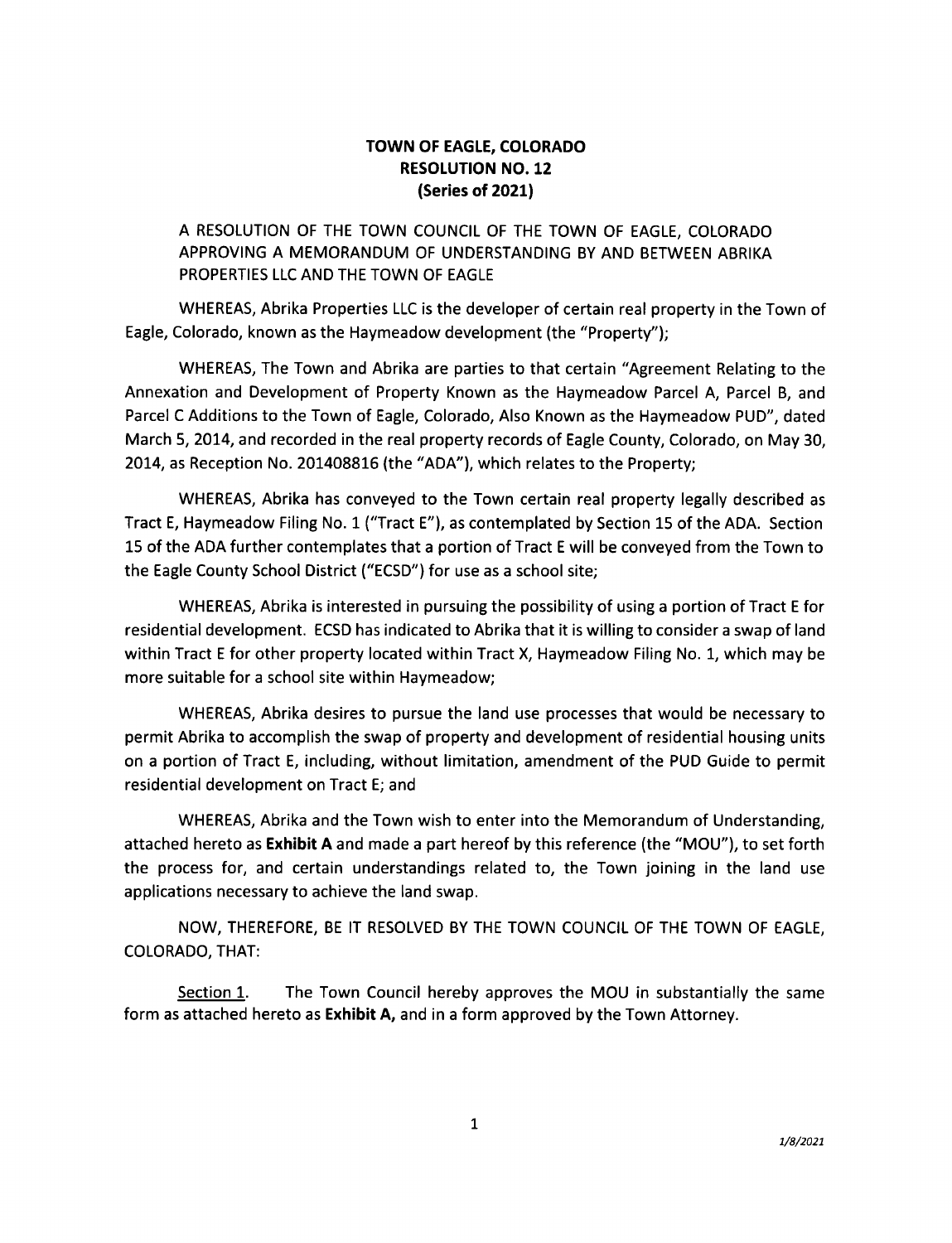INTRODUCED, READ, PASSED AND ADOPTED ON JANUARY 12, 2021.

TOWN OF EAGLE, COLORADO TOWN OF EAGLE, COLORADO ATTEST: Jenny Rakow, Town Clerk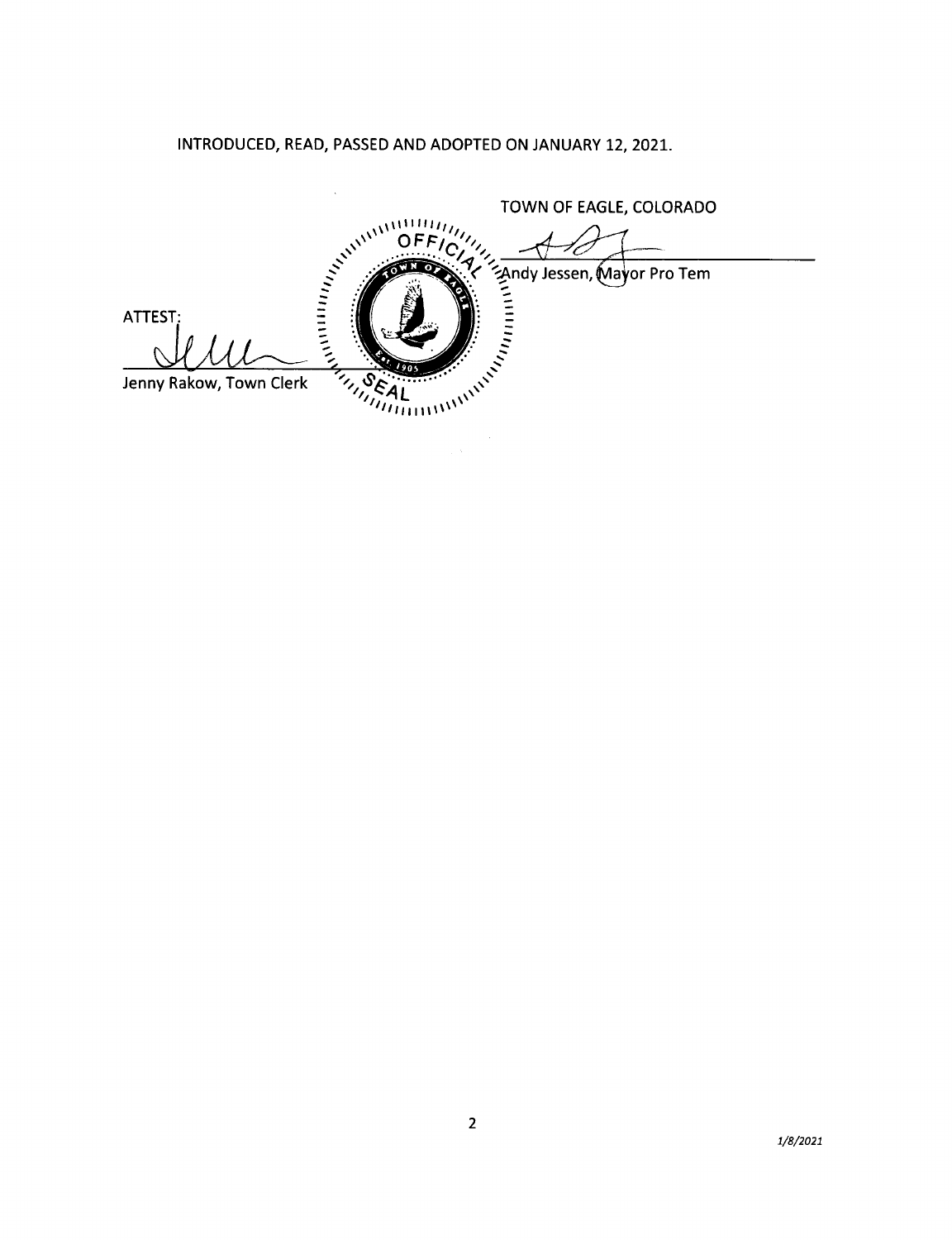#### MEMORANDUM OF UNDERSTANDING

This Memorandum of Understanding ("MOU") is entered into on January  $\mathop{\bigcup}\limits_{n=1}^{\infty} \mathcal{H}$  2021, by and between Abrika Properties LLC, a Florida limited liability company ("Abrika") and the Town of Eagle, Colorado, a Colorado home rule municipal corporation (the "Town").

#### RECITALS

A. Abrika is the developer of certain real property in the Town of Eagle, Colorado, known at the Haymeadow development and as more particularly described in the ADA (hereinafter defined) (the "Property").

B. The Town and Abrika are parties to that certain "Agreement Relating to the Annexation and Development of Property Known as the Haymeadow Parcel A, Parcel B, and Parcel C Additions to the Town of Eagle, Colorado, Also Known as the Haymeadow PUD", dated March 5, 2014, and recorded in the real property records of Eagle County, Colorado, on May 30, 2014, as Reception No. 201408816 (the "ADA"), which relates to the Property.

C. The Property is subject to the PUD Preliminary Plan and the PUD Guide recorded as Ordinance No. 11, Series of 2014, recorded April 10, 2014 as Reception No. 201405692 (the "PUD Guide").

D. Abrika has conveyed to the Town certain real property legally described as Tract E, Haymeadow Filing No. 1 ("Tract E"), as contemplated by Section 15 of the ADA. Section 15 of the ADA further contemplates that a portion of Tract E will be conveyed from the Town to the Eagle County School District ("ECSD") for use as a school site.

E. Abrika is interested in pursuing the possibility of using a portion of Tract E for residential development. ECSD has indicated to the Town and Abrika that it is willing to consider a swap of land within Tract E for other property located within Tract X, Haymeadow Filing No. 1, which may be more suitable for a school site within Haymeadow.

F. Abrika desires to pursue the land use processes that would be necessary to permit Abrika to accomplish the swap of property and development of residential housing units on a portion of Tract E, including, without limitation, amendment of the PUD Guide to permit residential development on Tract E. The purpose of this MOU is to set forth the process for, and certain understandings related to, the Town joining in the land use applications necessary to achieve the swap, including the current application for amendment of the PUD Guide, File No. PUDA20-01.

For the foregoing reasons, the Parties desire to set forth their understandings and acknowledgements regarding the school parcel swap and related land use approvals, as follows:

1. The Town, as the owner of Tract E, will consent to and sign the application for amendment of the PUD Guide,. The Town Council will consider this application in its ordinary course, as a quasijudicial matter, and the Town does not commit that the application will be approved or, if approved, whether such approval will be subject to conditions. Abrika understands and acknowledges that by entering into this MOU or by executing any land use application hereunder, the Town is not committing itself to approve the same, and that the Town Council will review all such applications without prejudgment.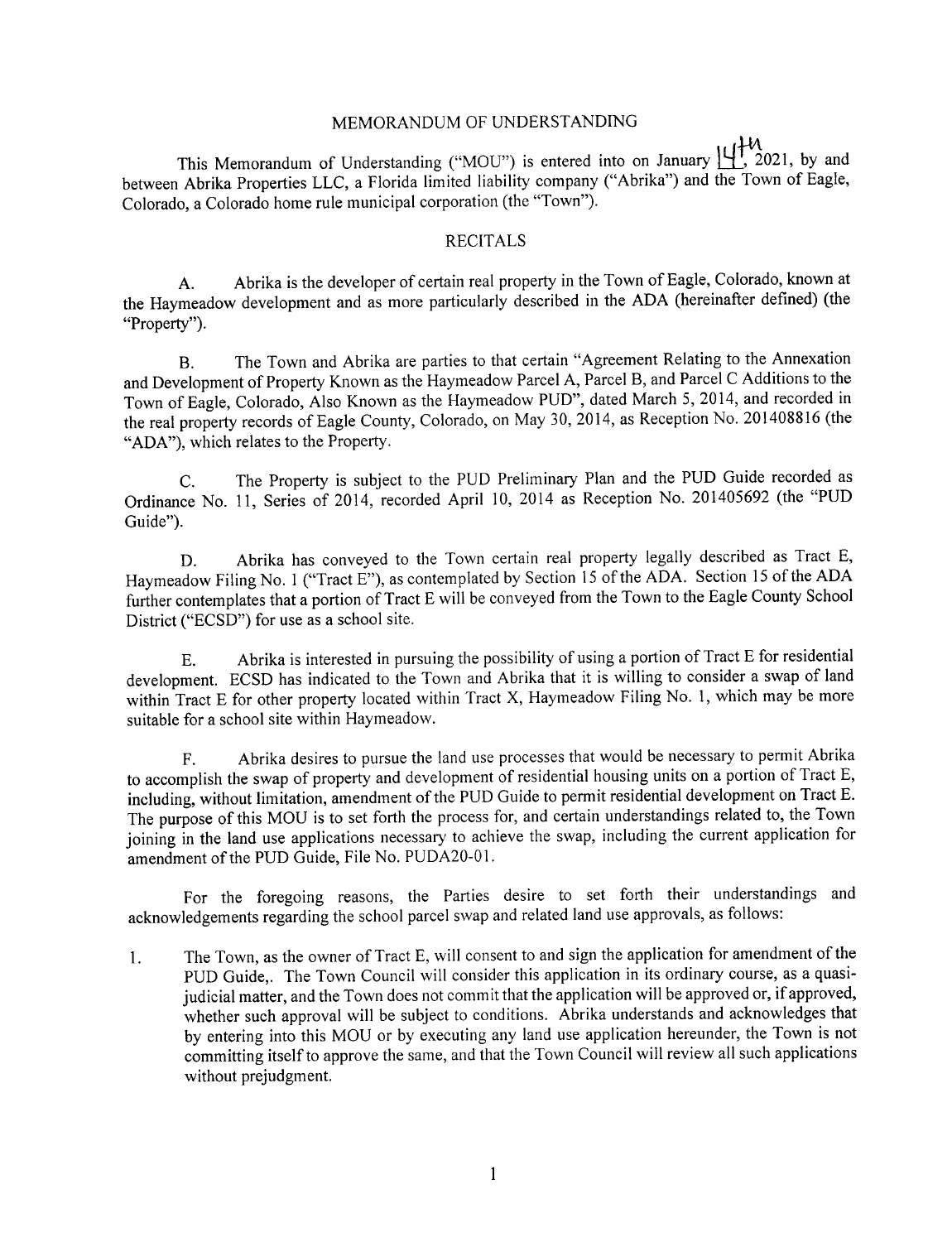- 2. If all land use approvals are granted that are necessary to permit the swap of school sites and the development of residential property, as described in this MOU, then the following general steps will be taken to achieve those results:
	- a. A new parcel of approximately 14 acres created within Tract E will be conveyed from the Town to ECSD (the "Tract E sub-parcel").
	- b. ECSD will convey the Tract E sub-parcel to Abrika in exchange for Abrika's conveyance to ECSD of a new parcel of approximately 18 acres created within Tract X.
	- c. Abrika will develop the Tract E sub-parcel for residential housing purposes in conformance with the amended PUD Guide, all applicable Town regulations, and any conditions of any applicable land use approvals.
- 3. At any time, the Town reserves the right to withdraw its consent to the processing of any land use application affecting any Town-owned property, which action would have the effect of <sup>a</sup> withdrawal of the application by the applicant. Similarly, at any time Abrika may determine not to proceed with any land use application for which it is an applicant or co-applicant, and may withdraw the same.

IN WITNESS WHEREOF, the Parties have executed this MOU to be effective as of the date first above written.

\\I II I I/// ,,,,,,,,, *... <?~,::)i*11*{0WN* OF~EAGLE, COLORADO,  $\frac{1}{2}$  ...  $\frac{1}{2}$  ...  $\frac{1}{2}$  ...  $\frac{1}{2}$  ...  $\frac{1}{2}$  ...  $\frac{1}{2}$  ...  $\frac{1}{2}$  ...  $\frac{1}{2}$  ...  $\frac{1}{2}$  ...  $\frac{1}{2}$  ...  $\frac{1}{2}$  ...  $\frac{1}{2}$  ...  $\frac{1}{2}$  ...  $\frac{1}{2}$  ...  $\frac{1}{2}$  ... **ATTEST ...**<br>Jenny Rakow, Town Clerk 7, 0 2 1 ABRIKA PROPERTIES, LLC, a Florida limited liability company

**By:** [Brandon Cohen \(Jan 14, 2021 18:37 EST\)](https://na2.documents.adobe.com/verifier?tx=CBJCHBCAABAAIUUWKXlsA98BG9dPCNhChfBvxPqXtf3P)

Brandon Cohen, Vice President